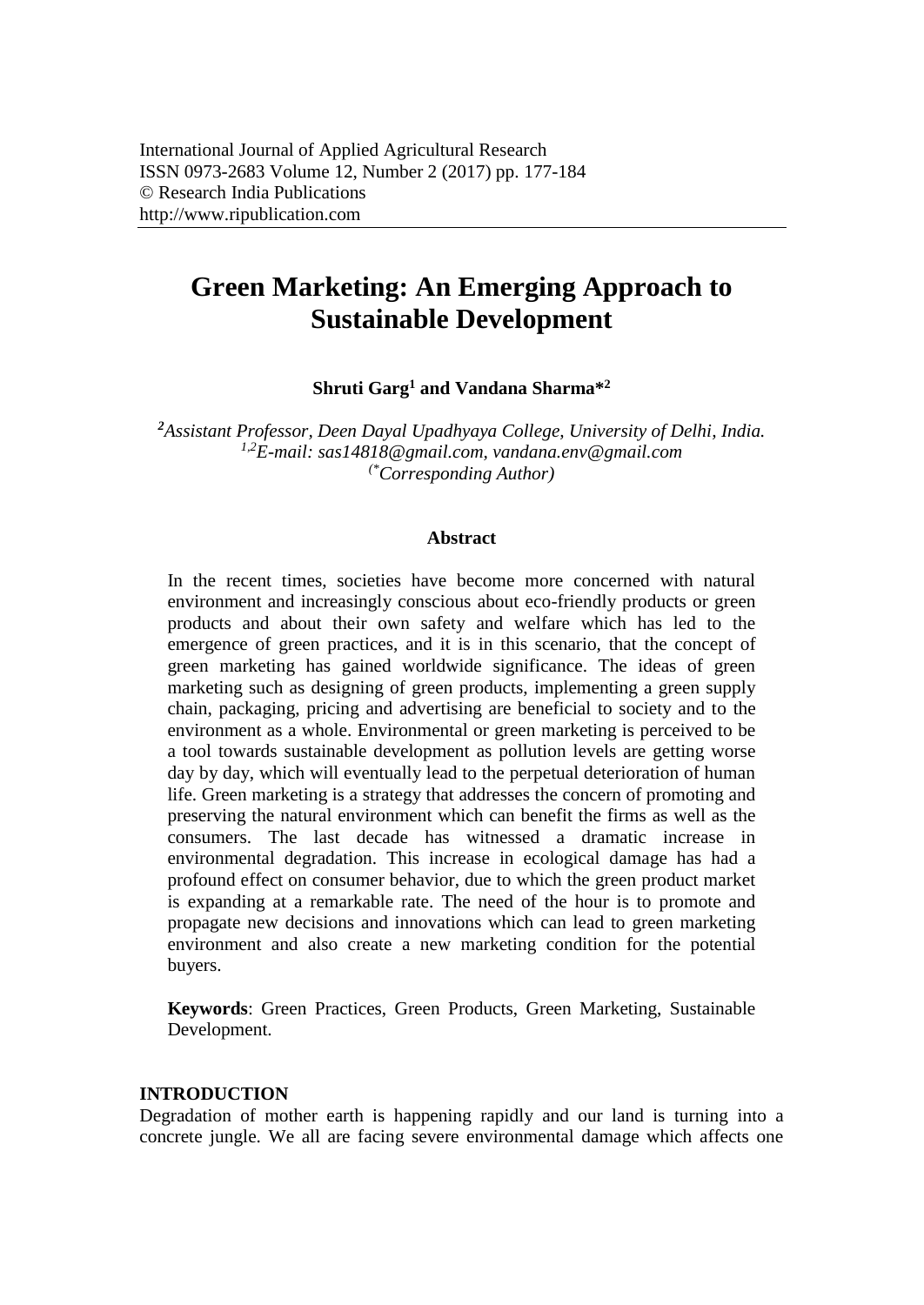and all deeply. Efforts are being made globally to mitigate this phenomenon so that our future generations can thrive on. Since ecological issues influence all human activities, societies today have become more concerned with environmental management. It is in this regard that we confront terms such as "green marketing", "green banking", "go green" etc. This paper seeks to understand the concept and origin of green marketing and why it is important to implement it especially in today's era, keeping in mind the needs of the future generations as well. The significance of green marketing relies on the very basic principle of economics: how to use the limited natural resources in order to maximize utility. Owing to scarcity of natural resources, firms must develop alternative ways of satisfying the unlimited wants of consumers. Many firms are beginning to realize that they are members of the wider community and therefore must behave in an environmentally responsible fashion. Green marketing looks at how marketing activities utilize these limited resources, while satisfying the wants of individuals and industry, as well as achieving the selling organization's goals.

## **CONCEPT OF GREEN MARKETING**

Green marketing comprises all activities designed to satisfy human needs or wants, such that the satisfaction of those wants occurs, with minimal detrimental impact on the natural environment with growing awareness about the implications of global warming, non-biodegradable solid waste, harmful impact of pollutants etc. According to the American Marketing Association, green marketing is the marketing of products that are presumed to be environmentally safe. It is essentially a way to brand your marketing message in order to capture more of the market by appealing to people's desire to choose products and services that are better for the environment [1]. Defining green marketing is not a simple task where several meanings intersect and contradict each other since it incorporates a broad range of activities, including product modification, changes to the production process, packaging changes, as well as modifying advertising. There are various other labels to green marketing too viz eco marketing, sustainable marketing, environmental marketing, organic marketing, green advertising, all of which point to similar concepts. Successful marketing has always been about identifying trends and positioning products, services and brand in a manner that supports buyer intentions. Today, "Green" marketing has moved from a trend to a way of doing business and businesses that sell should recognize (a) the value of going green and (b) incorporating this message into their marketing program and communicating the green concept to their consumers [2]. Green marketing does not refer solely to the promotion or advertising of products with environmental characteristics. As per a workshop conducted on ecological marketing by the American Marketing Association in 1975, the definition is segmented into three major clusters:

a) Retailing Definition: The marketing of products that are supposed to be environmentally safe.

b) Social Marketing Definition**:** The development and marketing of products designed to minimize negative effects on the physical environment**.**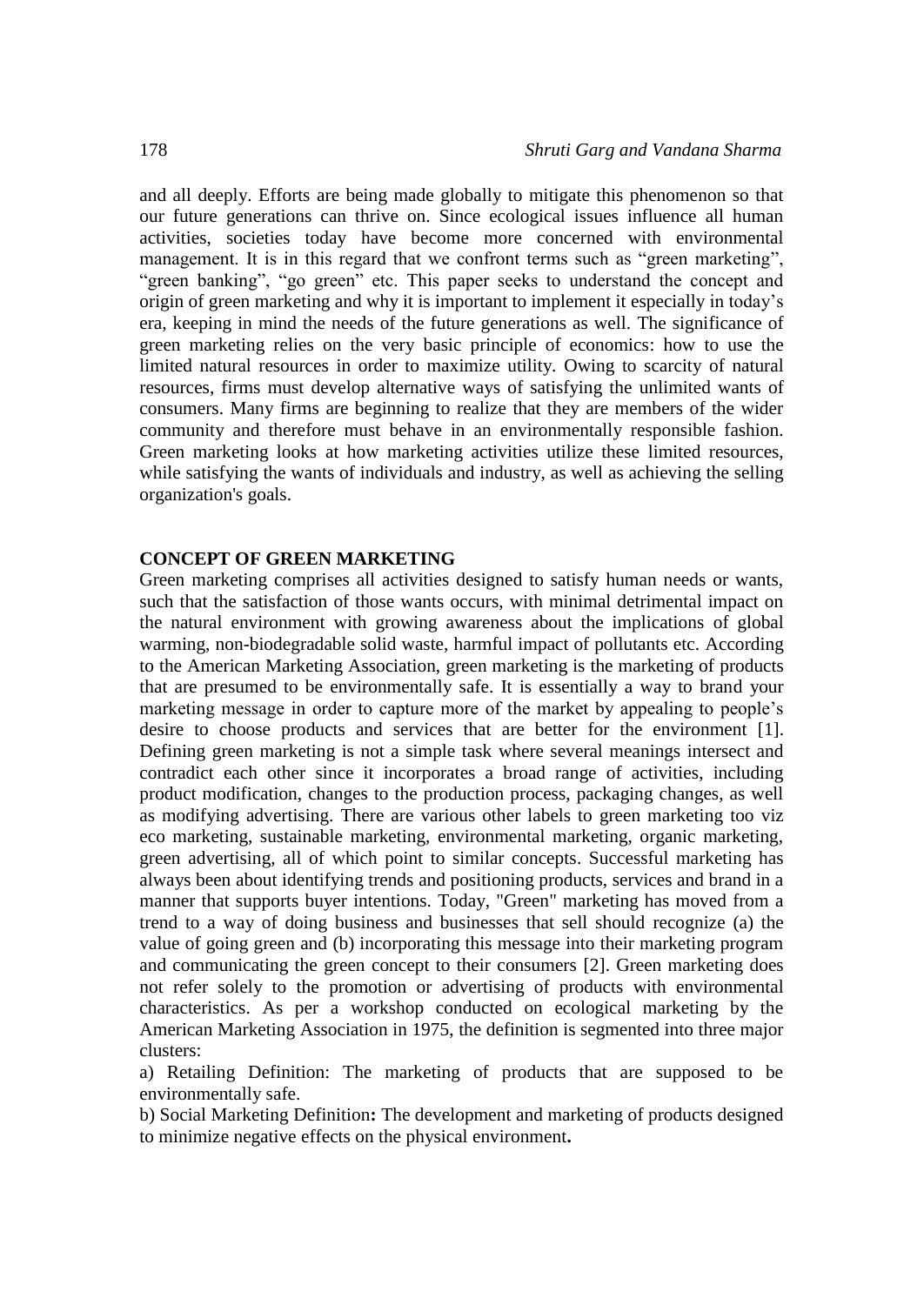c) Environmental Definition: The attempts and efforts by organizations to produce, promote, package, and retrieve products in a manner that is sensitive or receptive to ecological concerns.

With regards to green marketing, Peattie (1995) said "the holistic management process responsible for identifying and satisfying the requirements of consumers and society, in a profitable and sustainable way" [3].



**Fig 1**: Meaning of being green (Source: Peattie, 2001[4])

## **REVIEW OF LITERATURE**

Alsmadi (2007) investigated the consumer behaviour of Jordian consumer's revels environment consciousness. But positive tendency in "Green Products" does not show have positive impact o buying decisions [5]. According to Simons and others (2006), with the implementation of more advanced technology, stricter state enforcement on deceptive claims, government regulations and incentives as well as closer scrutiny from various environmental organisations and the media, many green products have greatly improved and regained consumer confidence in the green products [6]. Polonsky (2003) concluded that green marketing cover more than firms marketing claims, firms must bear more of the responsibility of environment [7]. According to Bowen (2000), ethical consumerism refers to buyer behaviour that reflects a concern with the problems that arise from unethical and unjust global trades, such as child and low-paid labour, infringement of human rights, animal testing, labour union suppressions, inequalities in trading relations with the Third World and pollution of the environment [8]. Oyewole (2001) presented a conceptual link among green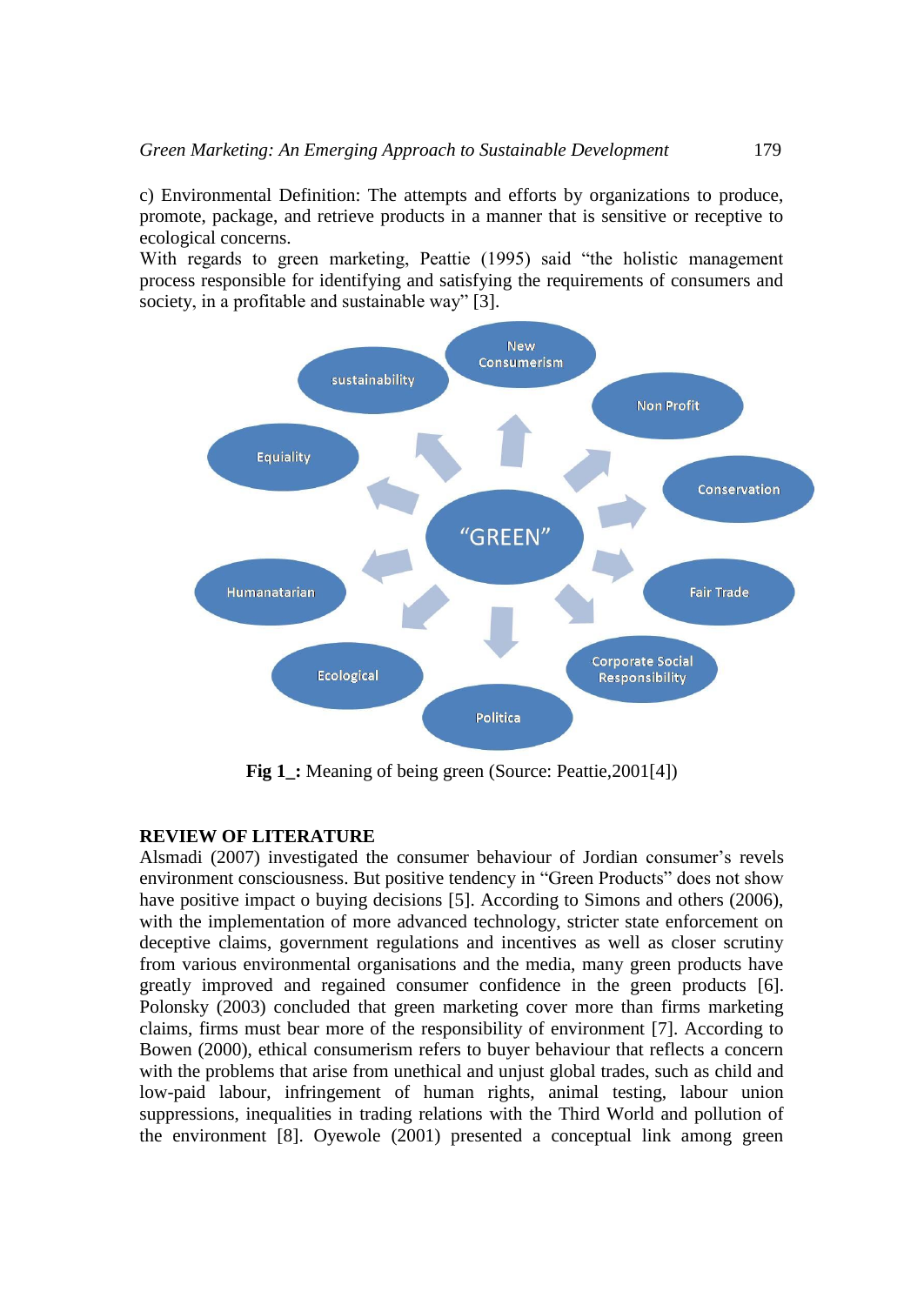marketing, environmental justice, and industrial ecology and also argued for greater awareness of environmental justice in the practice for green marketing [9]. Prothero & Fitchett, (2000) argued that greater ecological enlightenment can be secured through capitalism by using the characteristics of commodity culture to further progress environmental goals [10]. Kilbourne (1998) discussed the failure of green marketing to move beyond the limitations of the prevailing paradigm and also examined for their effect in the marketing/environment relationship, namely economic, political and technological dimensions of the cultural frame of reference [11].

## **ORIGIN OF GREEN MARKETING**

The term Environmental Marketing (popularly known as Green Marketing) came into prominence in the late 1980s and early 1990s. It began in Europe when specific products were recognized as harmful to the earth. Consequently, new "green" products were introduced that were less degrading to the environment. Green marketing is a phenomenon which has developed, particularly important in the modern market and has emerged as an important concept in India as in other parts of the developing and developed world, and is seen as an important strategy of facilitating sustainable development.

|                          | <b>Stages Decade</b> | <b>Important milestones in Green Marketing history</b>                                                                                                                                                                                    |
|--------------------------|----------------------|-------------------------------------------------------------------------------------------------------------------------------------------------------------------------------------------------------------------------------------------|
| 1 <sup>st</sup>          | 1980s                | Introduction of ecological products; ecological was equivalent to                                                                                                                                                                         |
| stage                    |                      | green products; green consumption was very low                                                                                                                                                                                            |
| 2 <sub>nd</sub><br>stage | Early<br>1990s       | $-$ High concern about green issues; still low consumption of green<br>products; companies involve themselves in using less raw material,<br>wasting less; corporate efforts in recycling, energy efficiency,<br>corporate responsibility |
| 2rd<br>stage             | Late<br>1990s        | Changes in production processes, technology and resourcing;<br>sustainability marketing; Total quality management involves<br>environmental issues                                                                                        |
| 4 <sup>th</sup><br>stage | 2000                 | Green products and services making a comeback; eco-friendliness<br>/going-green become more and more popular between companies<br>and consumers; the term of 'sustainable green marketing' is<br>introduced                               |

**Table 1**: Green Marketing Evolution (Adapted from Solvalier, 2010 [12])

According to Peattie (2001), the evolution of green marketing has three phases. First phase was termed as "Ecological" green marketing, and during this period all marketing activities were concerned to help environment problems and provide remedies for environmental problems. Second phase was "Environmental" green marketing and the focus shifted on clean technology that involved designing of innovative new products, which take care of pollution and waste issues. Third phase was "Sustainable" green marketing. It came into prominence in the late 1990s and early 2000 [4]. Table 1 represents the most vital characteristics within each decade of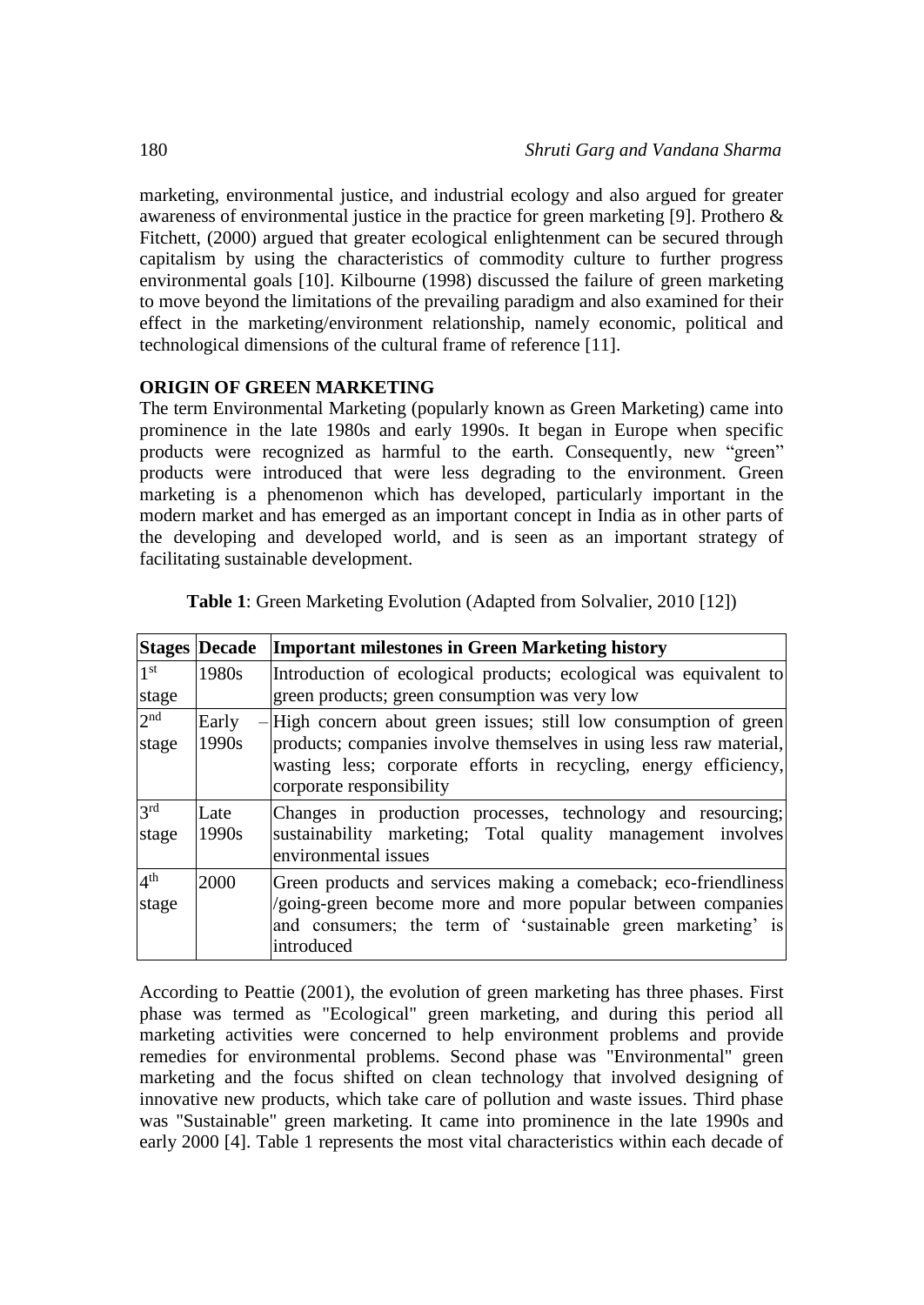green marketing evolution during the recent thirty years.

## **Why Green Marketing?**

- 1. Corporate Social Responsibility: An environmentally responsible firm will always try to achieve environmental objectives as well as profit related goals. This can happen only when the board-room decisions progressively incorporate environmental issues into their own.
- 2. Government Regulations: Government across the globe has established regulations and regulatory authorities designed to control the amount of hazardous wastes produced by firms. Their inherent objective is to reduce the overall carbon-footprint. Not only firms, Government try to sensitize their citizens also to become more responsible towards environment
- 3. Competition: Competitors' environmental activities pressure firms to change their environmental marketing activities.
- 4. Opportunities: Cost factors associated with waste disposal, or reductions in material usage forces firms to modify their behavior. As resources are limited and human wants are unlimited, it is important for the marketers to utilize the resources efficiently without waste as well as to achieve the organization's objective. So green marketing is inevitable.

## **Marketing Mix of Green Marketing**

Every company has its own favorite marketing mix. The 4 P's of green marketing are that of a conventional marketing but the challenge before marketers is to use 4 P's in an innovative manner.

- 1. Product: The ecological objectives in planning products are to reduce resource consumption and pollution and to increase conservation of scarce resources.
- 2. Price: Most consumers will only be prepared to payadditional value if there is a perception of extra productvalue. This value may be improved performance, function, design, visual appeal, or taste. Green marketing should take all these facts into consideration while charging a premium price.
- 3. Promotion: There are three types of green advertising: one that addresses a relationship between a product/service and the biophysical environment, two, that promote a green lifestyle by highlighting a product or service, and three, that present a corporate image of environmental responsibility.
- 4. Place: The choice of where and when to make a product available will have significant impact on the customers as only a few customers will go out of their way to buy green products.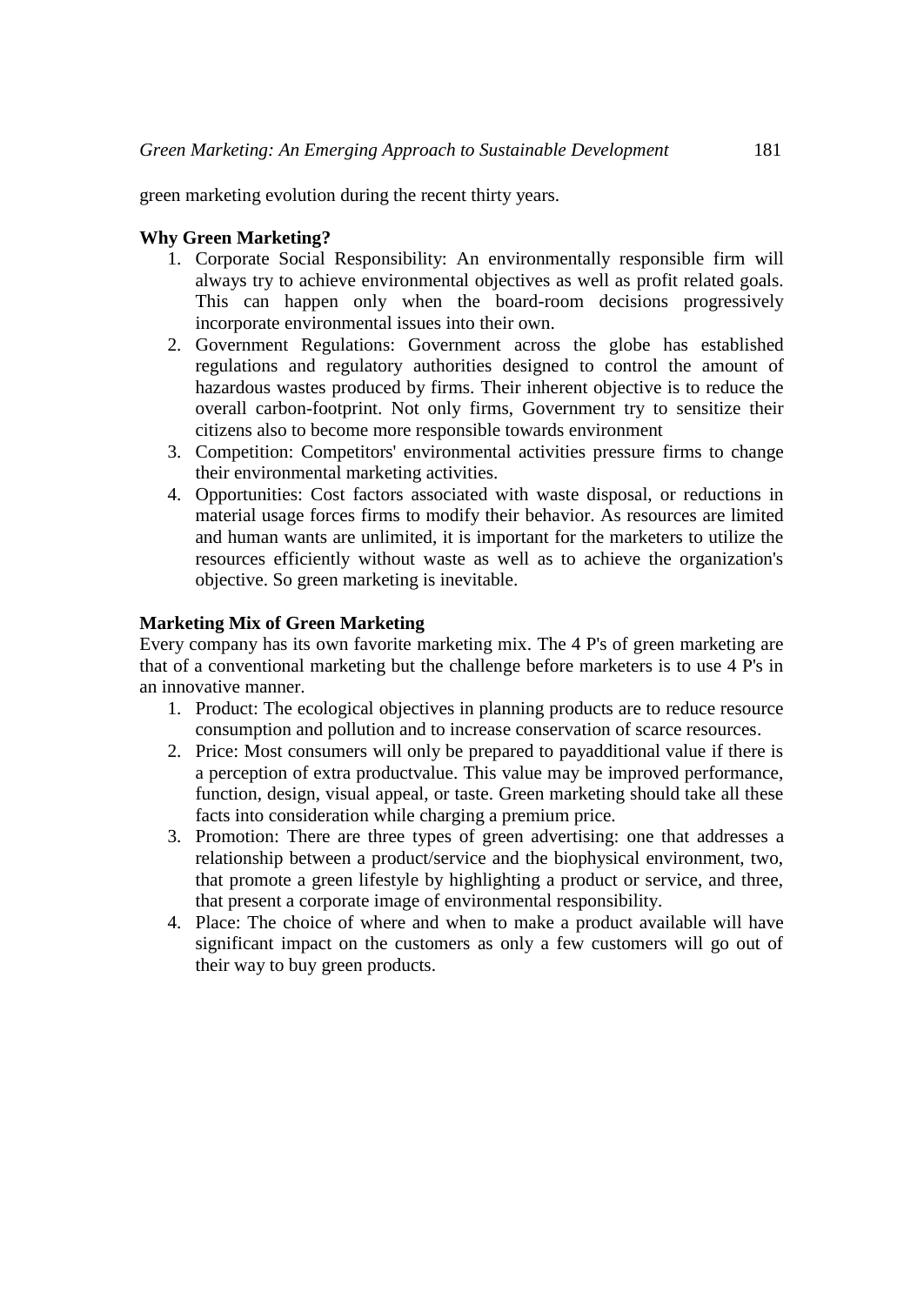

**Fig 2:** The Green Marketing Process (Source: Peattie, 2001 [4])

Green marketing strategy can be implemented through the process called as the Greening of Marketing Mix, including External Green 7P, Internal Green 7P, and Green 4S for Success [4] (Fig 2)...

## **Advantages of Green Marketing**

- It ensures sustained long-term growth along with profitability.
- It saves money in the long run, thought initially the cost is more.
- It helps companies market their products and services keeping the environment aspects in mind.
- It helps in accessing the new markets and enjoying competitive advantage.
- Most of the employees also feel proud and responsible to be working for an environmentally responsible company.
- A strong commitment to environmental sustainability in product design and manufacturing can yield significant opportunities to grow your business, to innovate, and to build brand equity [13].

## **CONCLUSION**

Both markets and consumers are becoming increasingly sensitive to the need to switch to green products and services. Therefore, firms are taking action to develop potential ecological approaches in the green market industry. The global emphasis on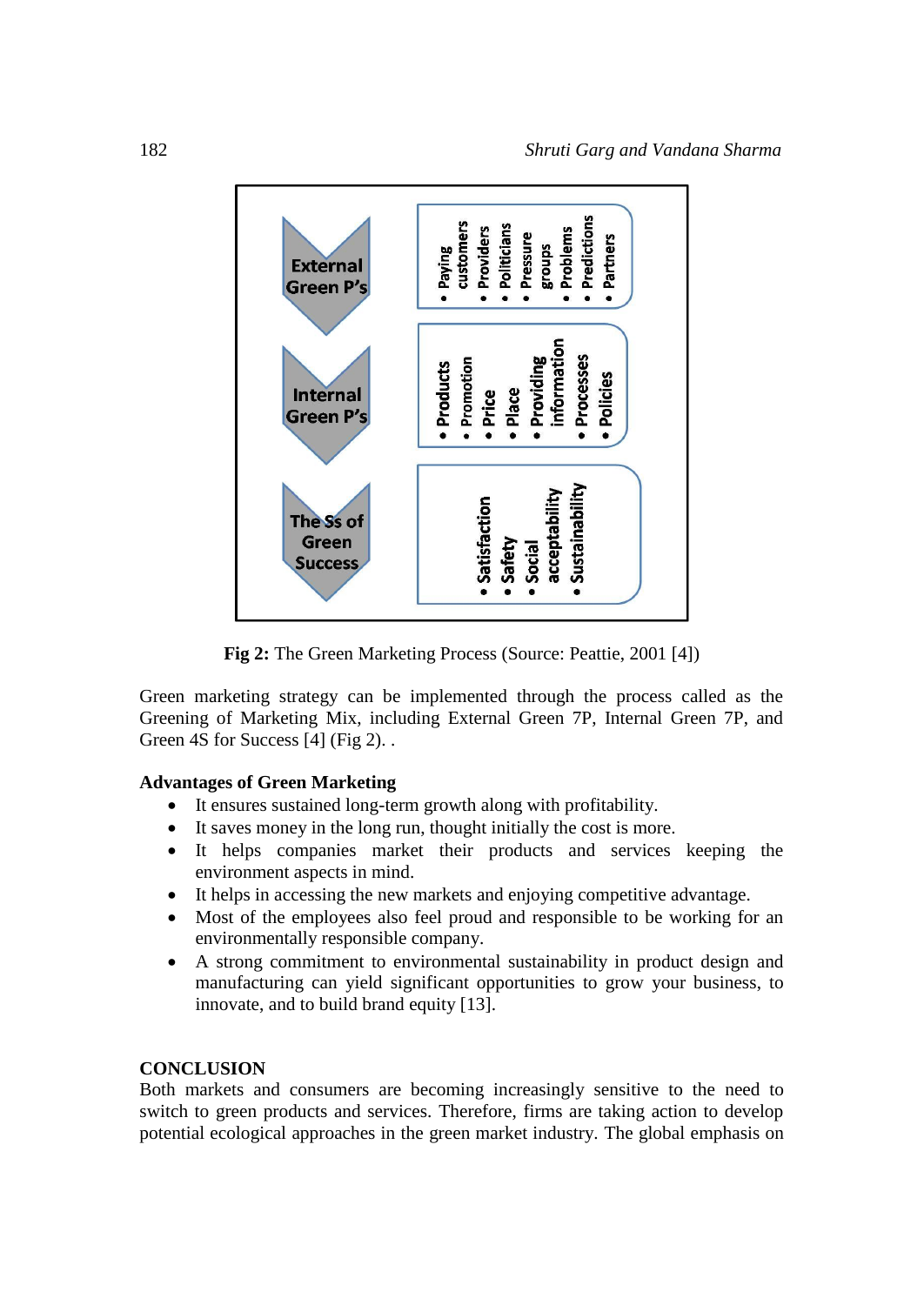Green Marketing is primarily due to environmental concerns, climate change, global warming, water management issues, deforestation, etc. As the ecological issues are getting worse, the consumers' concerns about the environmental protection have led to the diversification in consumer buying approach towards a green lifestyle. While the shift to "green" may appear to be expensive in the short term, it will definitely prove to be indispensable and advantageous, cost-wise too, in the long run. Green marketing should not neglect the economic aspect of marketing. Marketers need to understand the implications of green marketing. Green marketing and green product development are useful techniques that are used by firms to increase competitive advantages and gain the satisfaction of consumers in order to achieve the firms' objectives. A good green marketing program is one that has strong linkages to local environmental groups and that achieves broad support from regional and national groups. In sum, companies should be ethical, meaning thereby that green washing should be avoided and they should strive to incorporate green strategies as far as possible, while creating awareness for the consumers also.

#### **REFERENCES**

- [1] Surya, R., Banu, P.V., 2014, "Introduction to Green Marketing," SSRG International Journal of Economics and Management Studies., 1(2).
- [2] Maheshwari, S.P., 2014, "Awareness of Green Marketing and its Influence on Buying Behavior of Consumers: Special reference to Madhya Pradesh, India," AIMA Journal of Management & Research, 8 (1/4).
- [3] Peattie, K., 1995, "Environmental Marketing Management," London: Pitman.
- [4] Peattie, K., 2001, "Towards Sustainability: The Third Age of Green Marketing," Marketing Review, 2(2), 129-147.
- [5] Alsmadi, S., 2007, "Green Marketing and the Concern over the Environment: Measuring Environmental Consciousness of Jordanian Consumers," Journal of Promotion Management, 13(3–4).
- [6] Simons L., Slob A., Holswilder H., and Tukker A., 2006, "The Fourth Generation. New Strategies Call for New Eco-Indicators," Environmental Quality Management, Vol. 51.
- [7] Polonsky, M., Carlson, L. and Fry, M., 2003, "The harm chain: a public policy development and stakeholder perspective," Marketing Theory, Vol. 3 (3), 345- 364.
- [8] Bowen, F., 2000, "Environmental visibility: a trigger of green, organizational response? Business Strategy and the Environment," Vol. 9(2), 92-107.
- [9] Oyewole, P., 2001, "Social Costs of Environmental Justice Associated with the Practice of Green Marketing," Journal of Business Ethics, 29(3), 239-252.
- [10] Prothero, A., & Fitchett, J.A., 2000, "Greening Capitalism: Opportunities for Green Community," Journal of Macro Marketing, 20(1), 46-56.